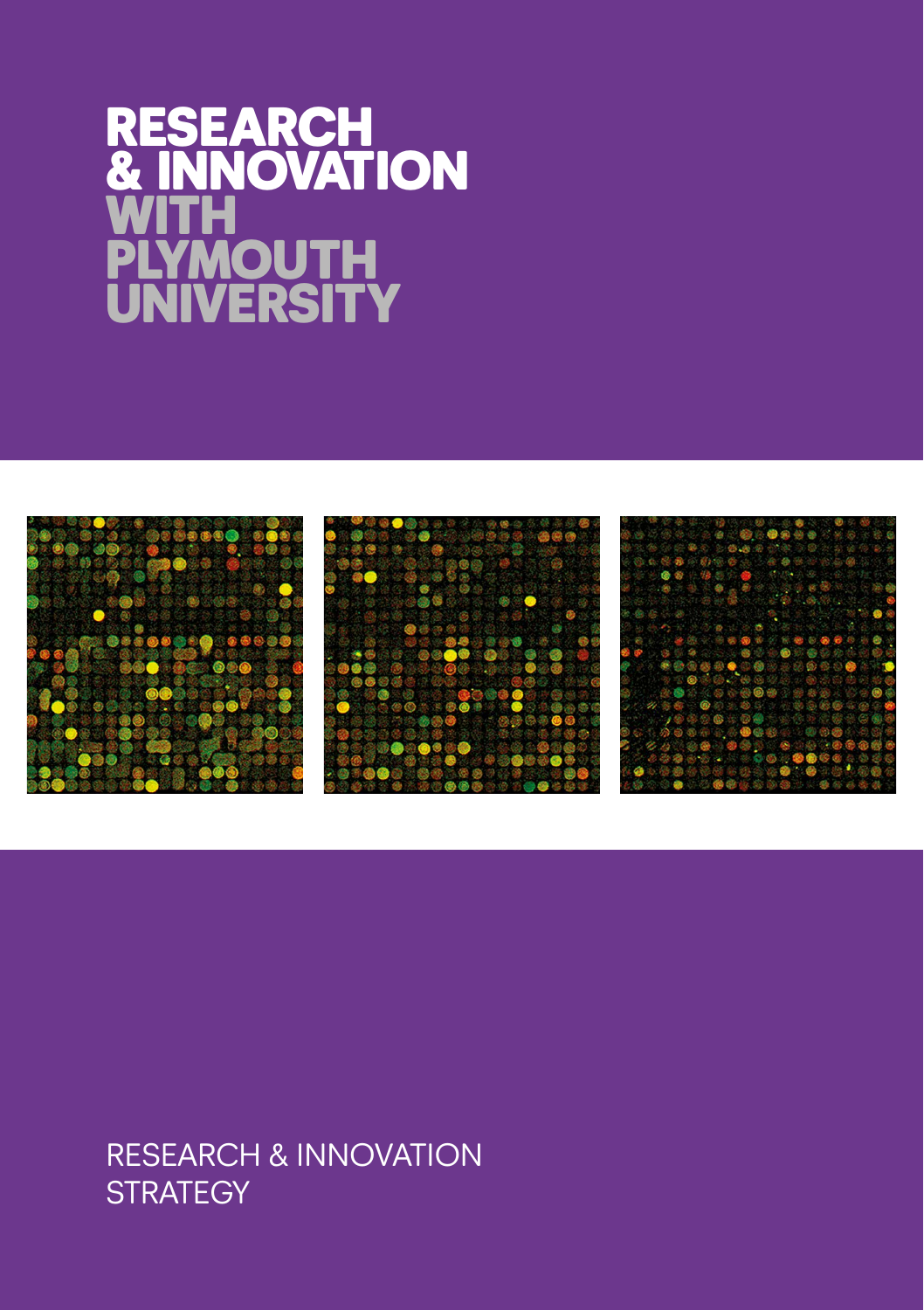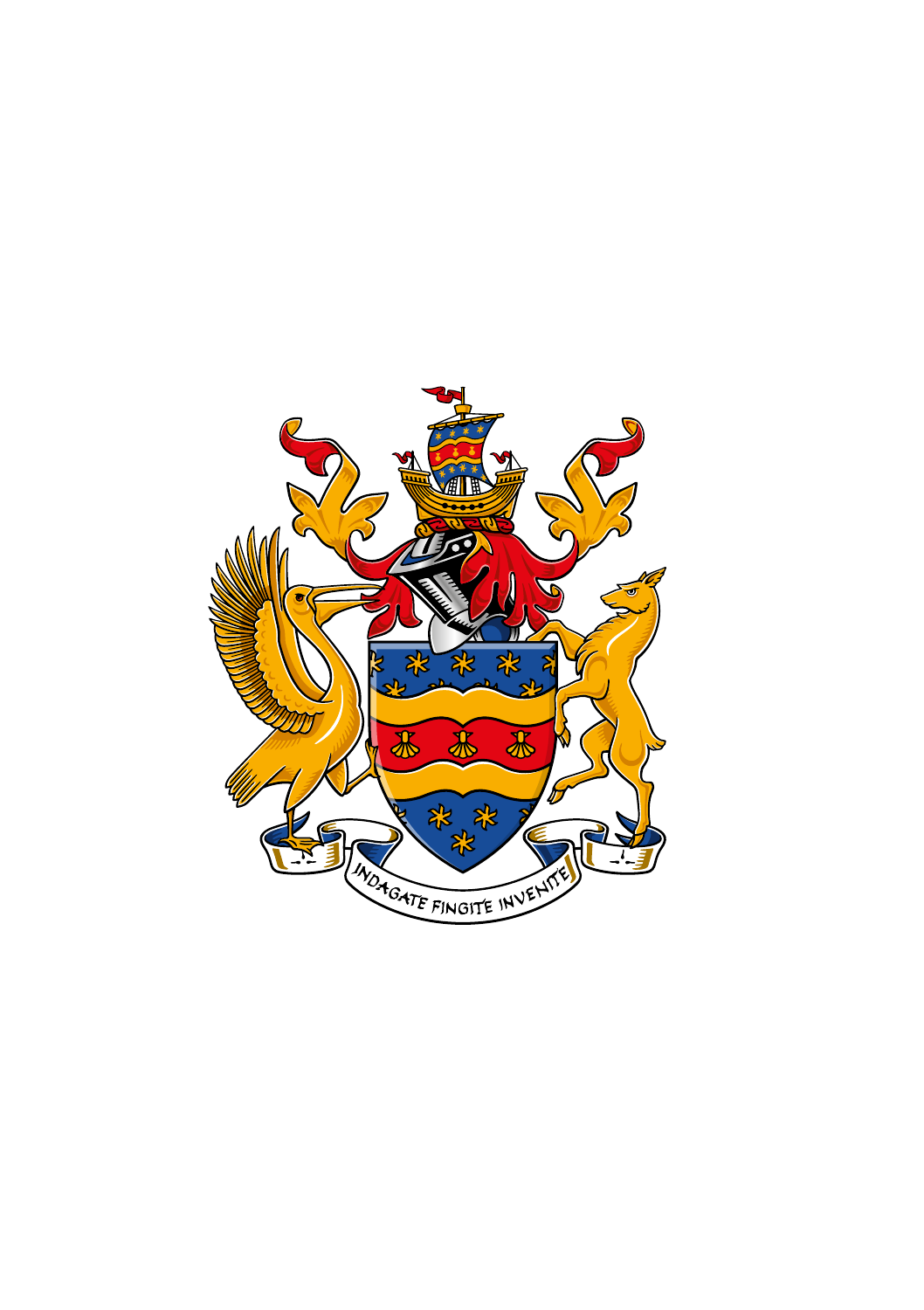### Executive summary

**As the enterprise university, Plymouth University brings creativity and innovation into the core of its research activity.** Through engagement and partnership with our research partners, businesses, social enterprise, charities, and the public sector we play a distinctive role in the development, application and exchange of knowledge globally, regionally and locally.

- We will carry out research and innovation that is world-leading in terms of originality, significance and rigour, whilst playing a pivotal role in innovation, knowledge exchange, and enterprise.
- We will support the conditions needed for world-class research and innovation to flourish and continue to ensure that our research is built on strong ethical foundations.
- We will help create the highest quality research environment and culture to support research opportunities and partnerships.
- Our research will 'make a difference', addressing fundamental and strategically important questions, and delivering economic, social and cultural impact at regional national and international levels.
- We will connect disciplines in novel ways, engaging with stakeholders and funders and promoting public engagement and understanding.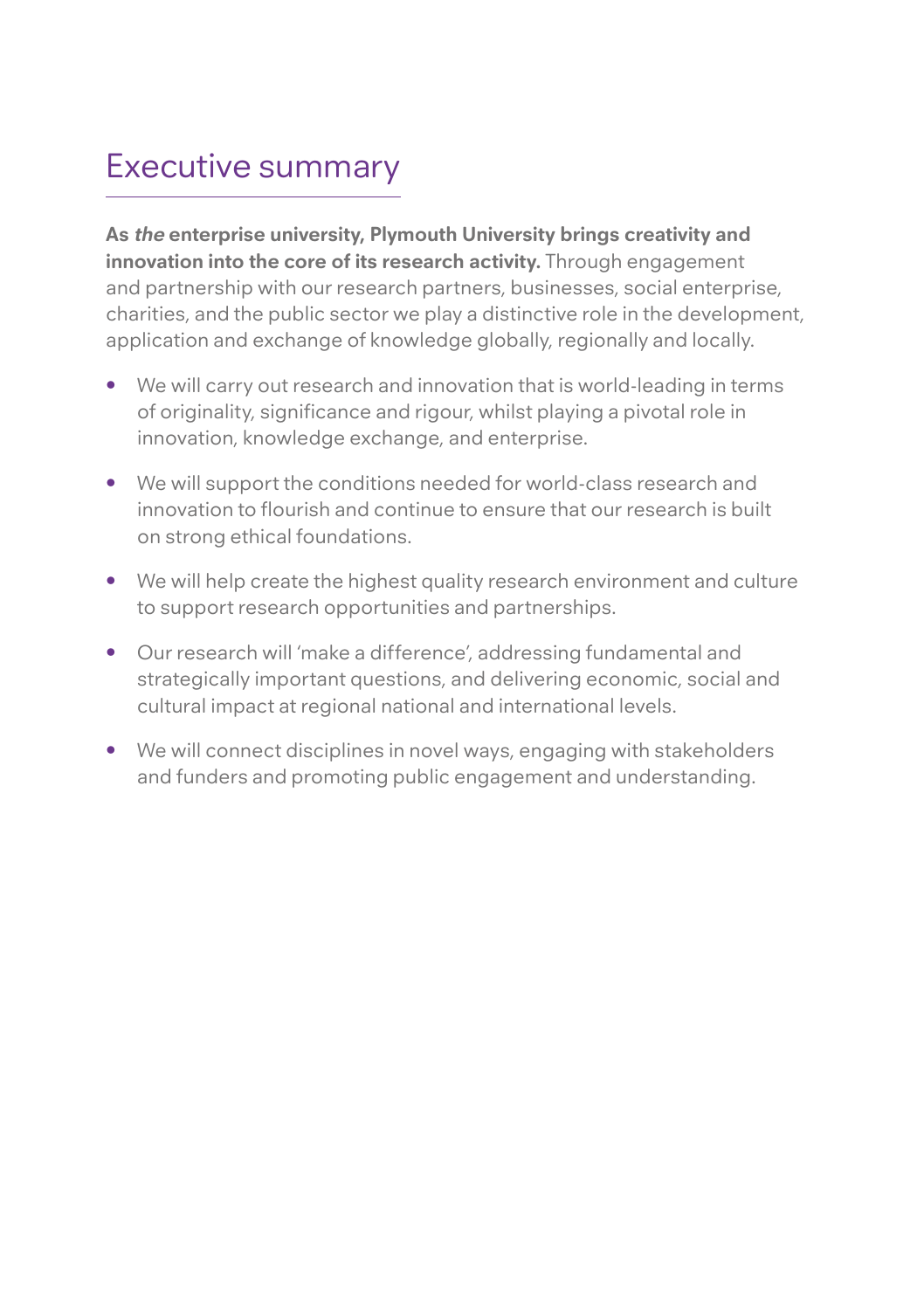#### **We will deliver these aims through enacting the following goals:**

- **•** align our research around world-class institutes and centres;
- **•** establish a sustainable financial base for research and innovation activity by enabling our researchers, supported by our professional staff, to secure funding from a wide range of sources;
- **•** build on our current strengths and develop those areas with potential and strategic fit, including expanding clinically relevant research within our Peninsula Schools of Medicine and Dentistry;
- **•** nurture student learning and the researchers of tomorrow by excelling in research-informed teaching, providing undergraduate opportunities in research, and supporting our post-graduate and PhD students and early-career researchers;
- **•** pursue appropriate research partnerships and collaborations with other universities and regional, national and international organisations and businesses;
- **•** create conditions and pathways that support the exchange of knowledge and technology to businesses and other organisations, including the commercialisation of research outcomes for public good;
- **•** enhance public engagement in, and understanding of, research and innovation through a range of channels and media, including our Community Research Awards scheme.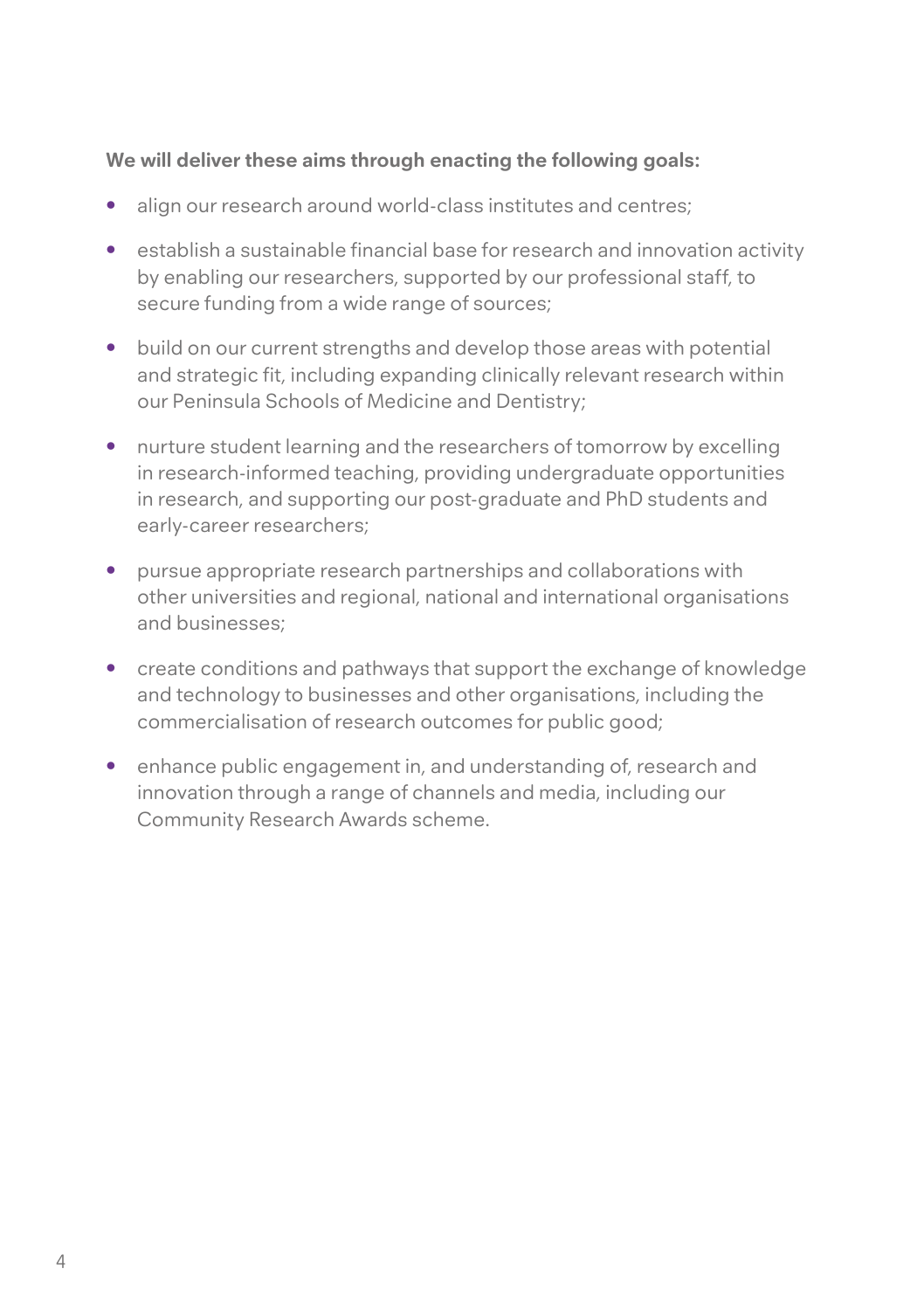## Research and innovation at Plymouth University

**Plymouth University draws inspiration from the spirit of discovery that marks our region's maritime and industrial heritage, and from our unique natural environment.**

Building on both our strengths and our potential, research is characterised by original and innovative activities and by excellence in all key disciplines. Following RAE2008, the University leapt 15 places to join the top 50 universities in the Research Fortnight power table: the greatest improvement of any university. At the end of 2012 Plymouth University had entered the list of the UK's top 50 universities published in the *Sunday Times University Guide*.

Our research is recognised as world-leading and as having a strong emphasis on regional economic development, intellectual capital, and knowledge exchange. We work closely with the private, public, and voluntary sectors. Our research informs our teaching and encourages students to become creative and highly employable graduates through engagement with research active staff solving real-world problems.

Plymouth University is an integral part of the community. As a place of learning and research we have a commitment to help address the challenges of society by advancing knowledge and its applications. At Plymouth University, one of the ways we do this is through our Community Research Awards – connecting our world-class research to the questions posed by those in our community.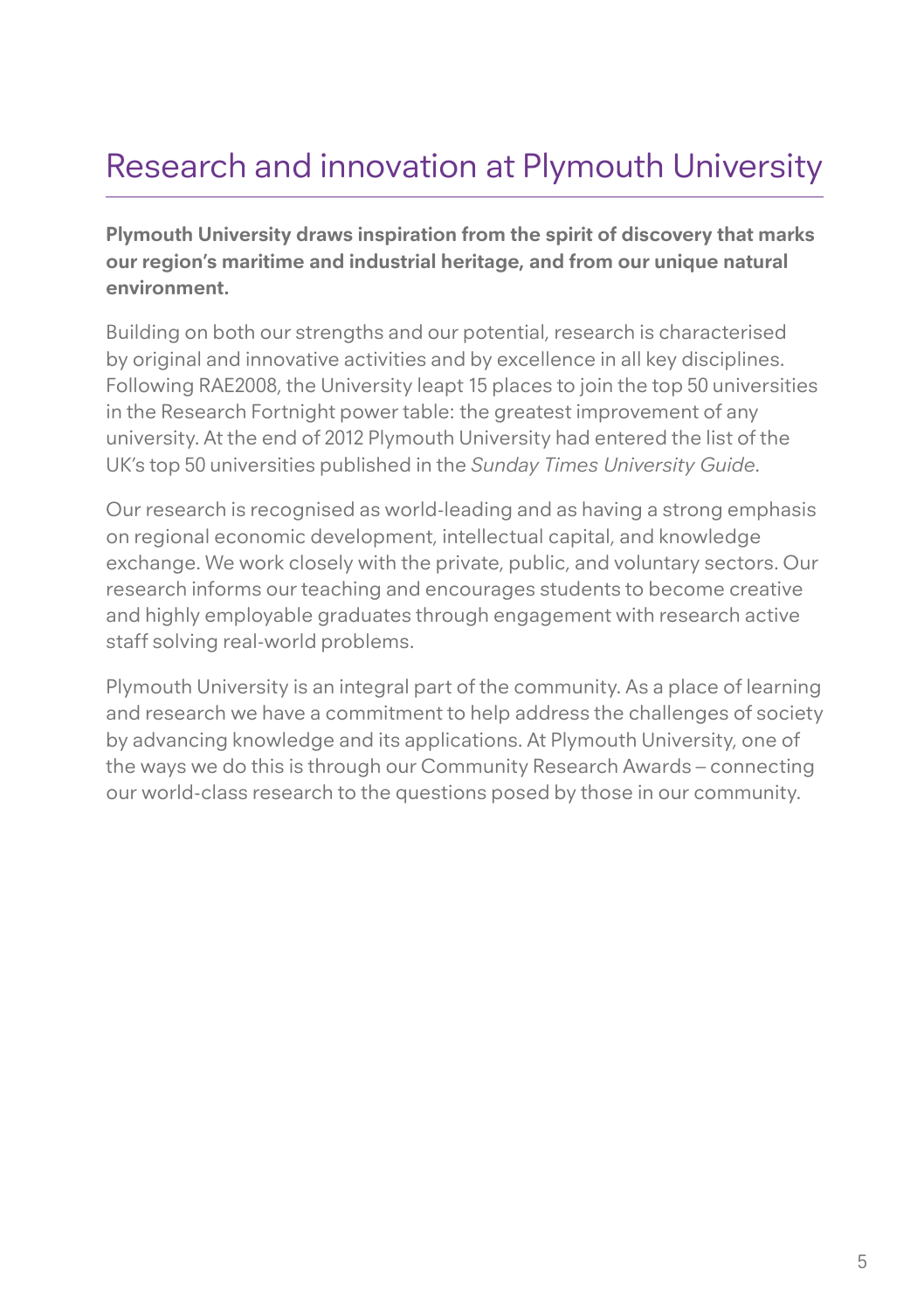## Our research priorities

#### **Our research addresses the grand challenges facing the world today.**

To this end, we will focus the investment of resources through strategically focussed Institutes and interdisciplinary research centres that deliver research in key areas. Our research is evidenced through high quality publications, demonstrable impact, and dynamic, long-term international partnerships. These priorities build on identified areas of strength and excellence and are aligned with national priorities as set by Research Councils UK, the Technology Strategy Board, and the European Union's Horizon 2020. In addition, new opportunities will be taken as they arise.

### Our research institutes

#### **We currently have six research institutes:**

#### **Marine Institute**

With 3000 staff, researchers and students, the Marine Institute is the first and largest such institute in the UK. Research has recognised international excellence in the areas of marine biology; marine chemistry; navigation; oceanography; geoscience and environment; coastal processes; coastal shelf-seas engineering; marine technology and engineering; marine policy and development; shipping and logistics; leisure industries; science communication and law.

#### **Institute of Translational and Stratified Medicine (ITSM)**

This institute strengthens the synergies of the Plymouth University Peninsula Schools of Medicine and Dentistry with our associated health-care partners, including Derriford Hospital. It builds on an existing world-class research base and will recruit the best scientists and academic clinicians from around the world to further strengthen its research areas. The institute has a primary focus on neuroscience, stratified medicine, diabetes/obesity and is developing emerging areas such as infection and immunity.

Intrinsic to the activities of the ITSM is the National Institute of Health Research-registered Peninsula Clinical Trials Unit (PenCTU), which has the capability to manage and co-ordinate the entire spectrum of research studies from single centre to large multi-centre clinical trials.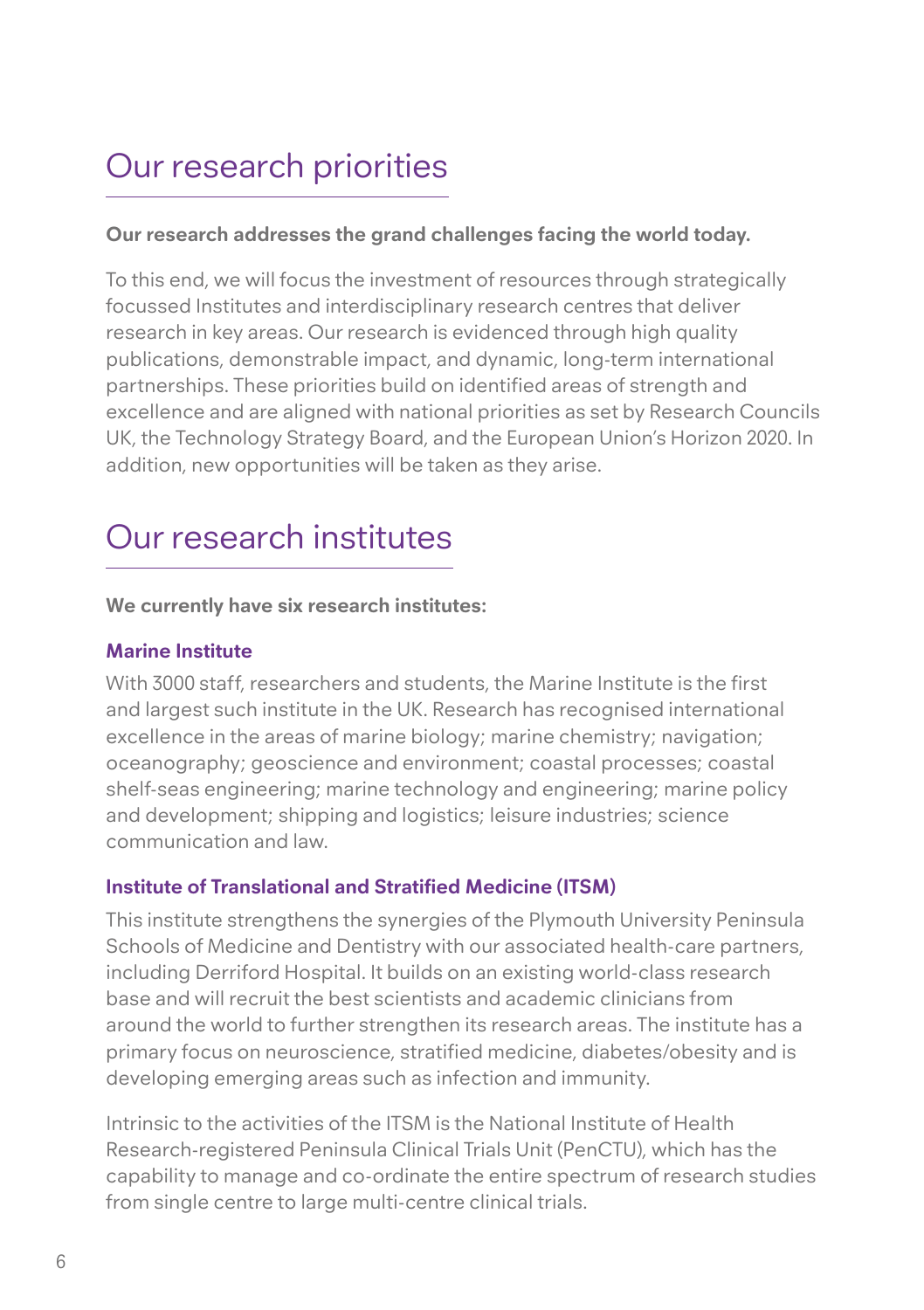#### **Institute of Sustainability Solutions Research**

The focus of the Institute of Sustainability Solutions Research (ISSR) is solutions-based research and outreach in sustainability. It has built an international reputation for impactful research that informs solutions critical to the environmental, social and economic dilemmas which are of relevance to business, government, civil society and the broader community.

#### **Institute of Health and Community**

The Institute of Health and Community (IHC) is multi-disciplinary with a vibrant research culture and a focus on innovation and enterprise. The institute currently covers three multi-disciplinary areas: Culture, community and society; Health and social care innovation and Methodological innovations.

#### **Pedagogic Research Institute and Observatory**

The Pedagogic Research Institute and Observatory (PedRIO) brings together researchers whose breadth of knowledge and expertise range across all aspects of HE pedagogy, helping us to understand the ways in which students experience higher education in a range of different contexts, and to enhance the opportunities for learning and personal transformation which access to higher education brings.

#### **Cognition Institute**

The Cognition Institute is an innovative grouping of world leading researchers from a broad range of disciplines. With leading researchers in experimental psychology, cognitive science, cognitive robotics, computational modeling, biology, bio-medicine, the humanities and the creative arts and is a leading trans-disciplinary grouping for research into human cognition.

#### **Aligned both within and across the research institutes are our Research Centres:**

- Biogeochemistry Research Centre
- Agriculture & Rural Sustainability
- Brain, Cognition and Behaviour
- Coastal and Ocean Science and Engineering
- Culture, Community and Society
- Health and Environmental Statistics
- Health and Social Care Innovation
- Mathematical Sciences
- Maritime Logistics, Economics and Finance
- Media, Art and Design Research
- Methodological Innovations
- Research in Earth Sciences
- Research in Environment and Society
- Research in Marine and Coastal Policy
- Research in Translational Biomedicine
- Robotics and Neural Systems
- Security, Communications and Network
- Ecotoxicology Research & Innovation Centre
- Humanities, Music and Performing Arts
- Law and Criminal Justice Centre
- Marine Biology and Ecology Research Centre
- Sustainable Leadership, Governance and Policy
- Service and Enterprise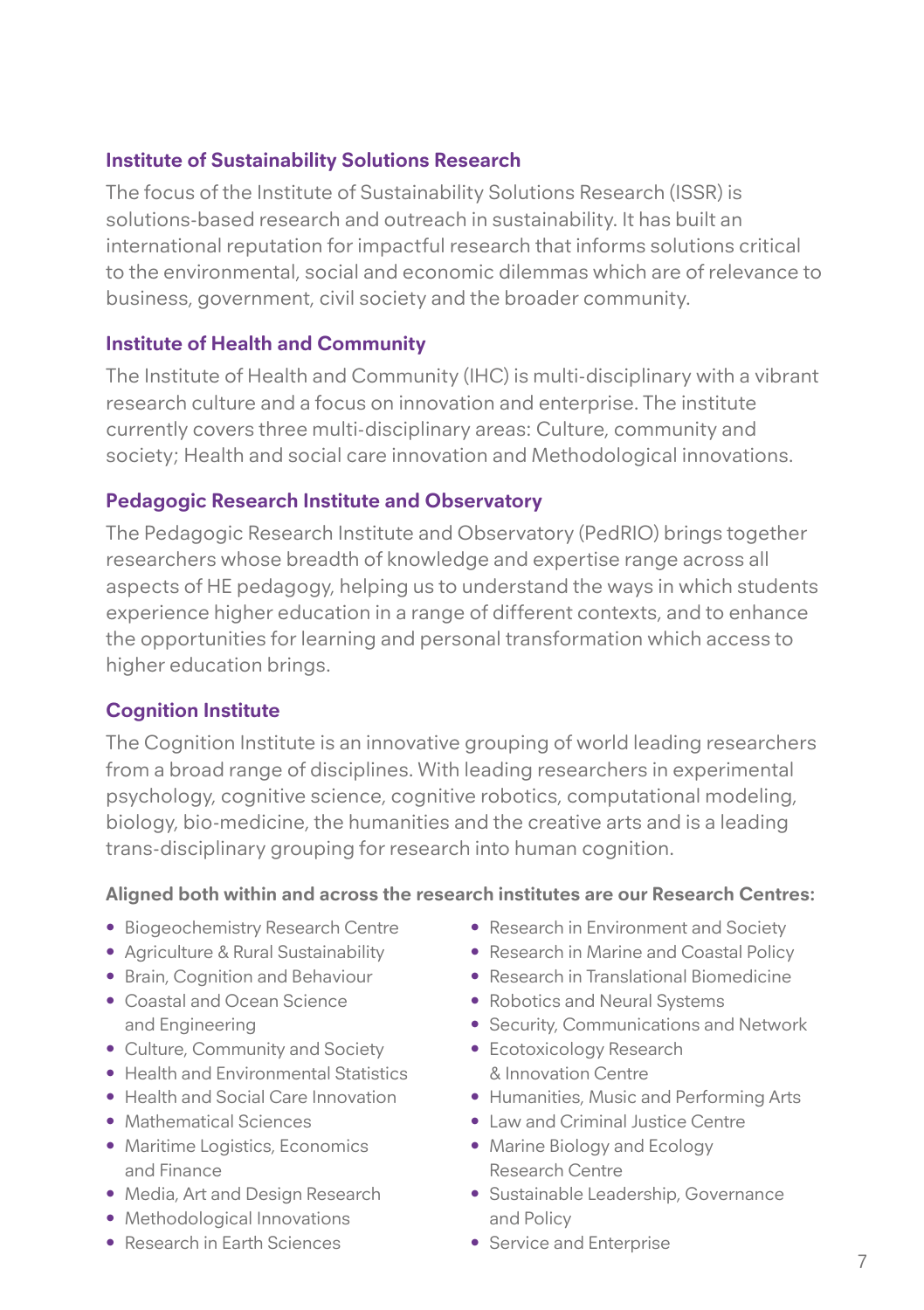## Supporting our researchers

#### **We see our staff as innovators in a culture of discovery.**

We value people who are passionate about delivering sustainable research solutions and we encourage interdisciplinary working, urging researchers to develop synergies between research areas both within and beyond the University.

#### **We look to staff who:**

- engage in scholarship and encourage the achievement of world-leading international excellence in research and innovation;
- commit to developing an enterprise-based approach in their research;
- relish a dynamic and fast-moving environment characterised by strong competition for funding;
- build high value relationships and connections that deliver excellence in research and innovation;
- contribute to an open, friendly, caring and inclusive community and culture which promotes equality and values diversity;
- provide effective and inspirational support for research students and early-career researchers and research staff;
- seek out research relationships with organisations and business regionally, nationally and internationally, making links and networks wherever opportunities are present;
- foster a spirit of discovery and enterprise, encouraging students undertaking research to be autonomous reflective learners.

#### **We empower all students involved in research to:**

- develop their skills portfolio as researchers;
- work in partnership with staff and external stakeholders to become enterprising, capable, adaptable and responsible researchers;
- be independent, rational thinkers and responsive to change.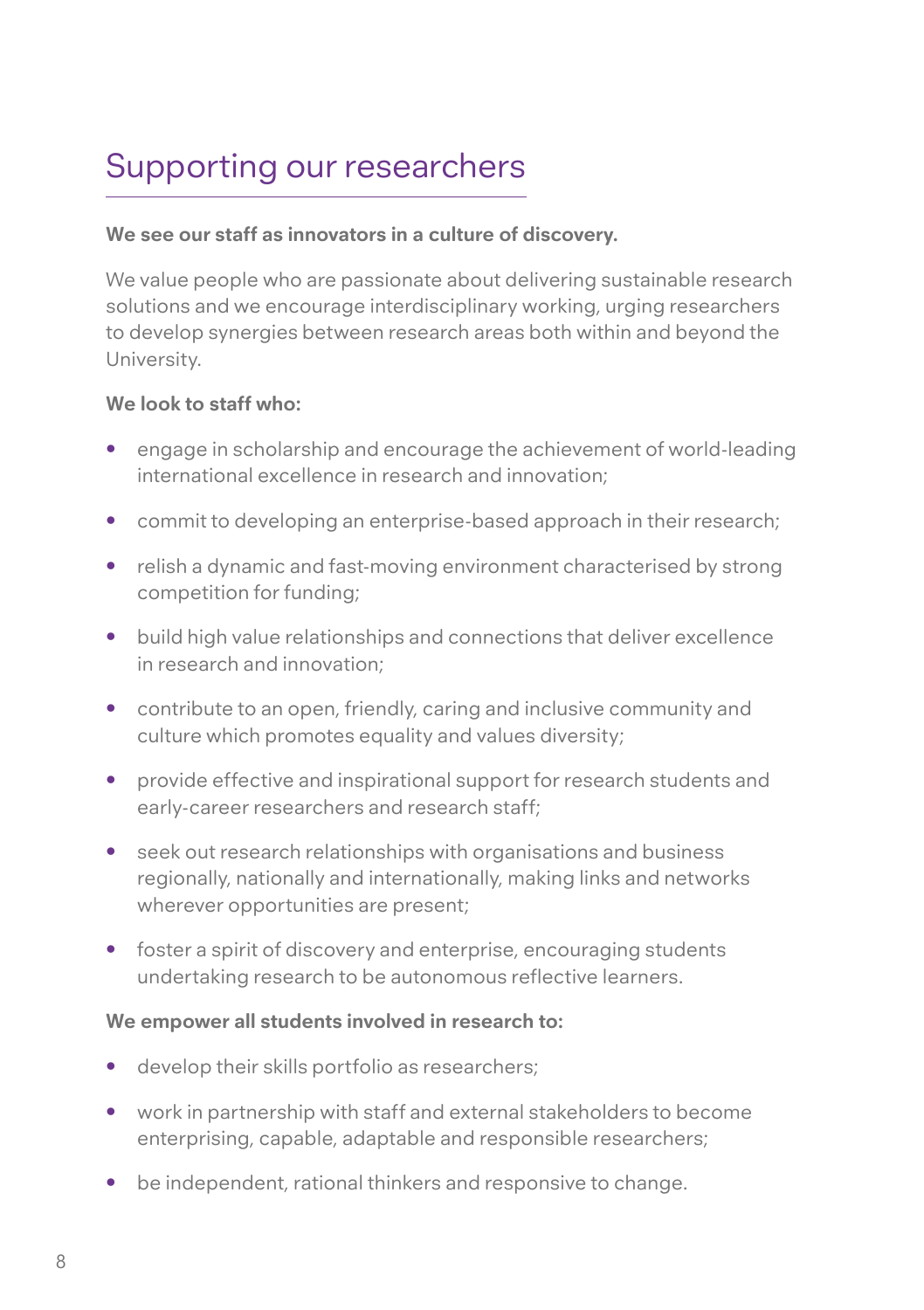### Goals and Actions: achieving our research and innovation potential

**We will further develop our research standing and impact internationally by providing the conditions needed for world-class research and innovation to flourish.** Our goals and actions are aligned to the University Strategy 2020 and we will build on our world-leading and international excellence in priority areas of research and innovation.

#### **Goal 1: Align our research around world-class Institutes and Centres.**

- review current research activities and opportunities to further develop research strengths informed by external stakeholder views in order to define and maximise current structures;
- work with stakeholders to further strengthen relationships with researchers, regionally, nationally and internationally;
- encourage and apply an interdisciplinary approach to the grand challenges facing research;
- enable the continued development of interdisciplinary research centres and institutes;
- support the continued development of research networking structures. These will facilitate mentoring, review and grant proposal preparation as well as providing platforms for discussion, collaboration and innovation.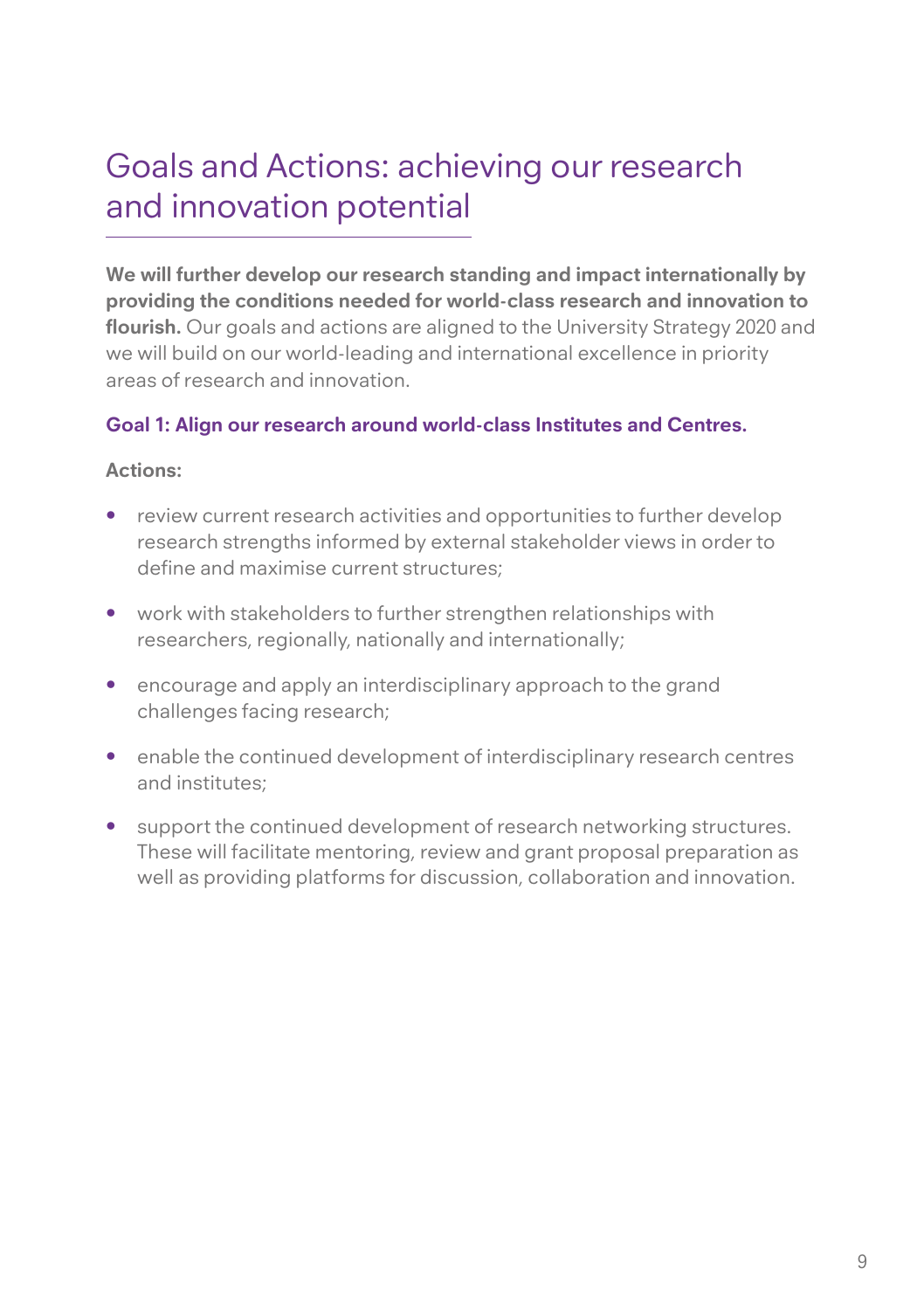#### **Goal 2: Establish a sustainable financial base for research and innovation activity by enabling our researchers, supported by our professional staff, to secure funding from a wide range of sources**.

- ensure all grant proposals and/or employer-funded research or consultancy contracts are costed and priced to provide the greatest return to the University and include all allowable categories of expenditure;
- establish and embed a Code of Practice for the submission of grant applications to maximise the University's success rate with funders and develop our capacity to take measured risk;
- proactively engage when major calls for research funding are made, facilitating innovative responses from appropriate multidisciplinary research teams;
- embed guidelines for staff on the commercialisation of intellectual property and provide appropriate staff development;
- increase the volume and return on existing revenue generating activities and diversify revenue streams where appropriate.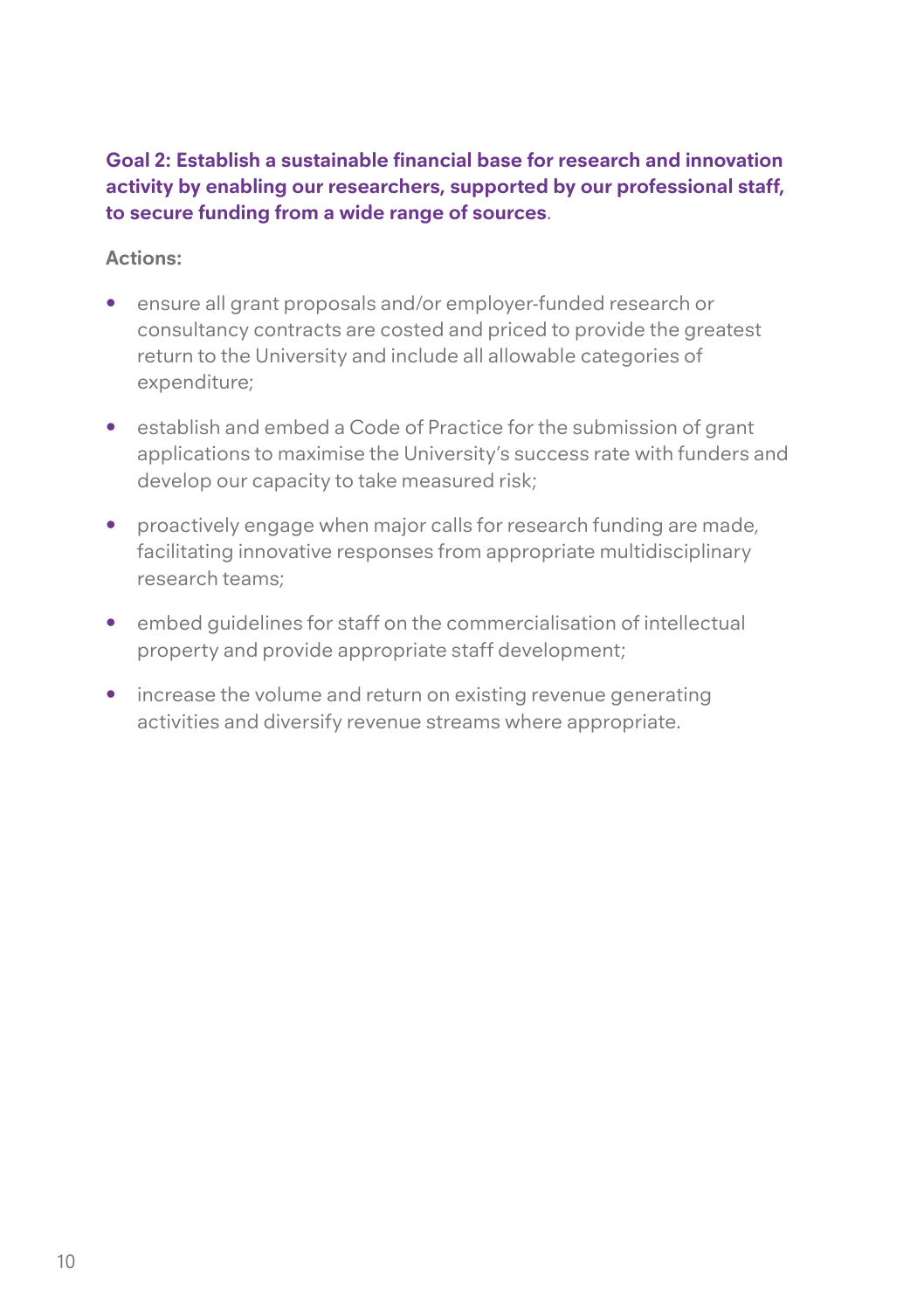#### **Goal 3: Build on our current strengths and develop those areas with potential and strategic fit, including expanding clinically relevant research within our Peninsula Schools of Medicine and Dentistry.**

- continuously monitor national and international research agendas to review against current research themes and identify new opportunities;
- continue to recruit high calibre research staff who will deliver on REF and other research and innovation priorities;
- review the performance and strategic development needs of the Research Excellence Framework units of assessment and their relationship with key interdisciplinary themes;
- revise performance systems and performance indicators to meet the research and innovation aspirations of the University;
- enhance the use of IT systems to collect data on research outputs through a streamlined common pathway;
- further develop our strengths in pedagogic research and utilise this to deliver our research informed teaching;
- further strengthen the Institute of Translational and Stratified Medicine, including expansion of senior positions and utilisation of the Peninsula Clinical trials Unit to maximum benefit.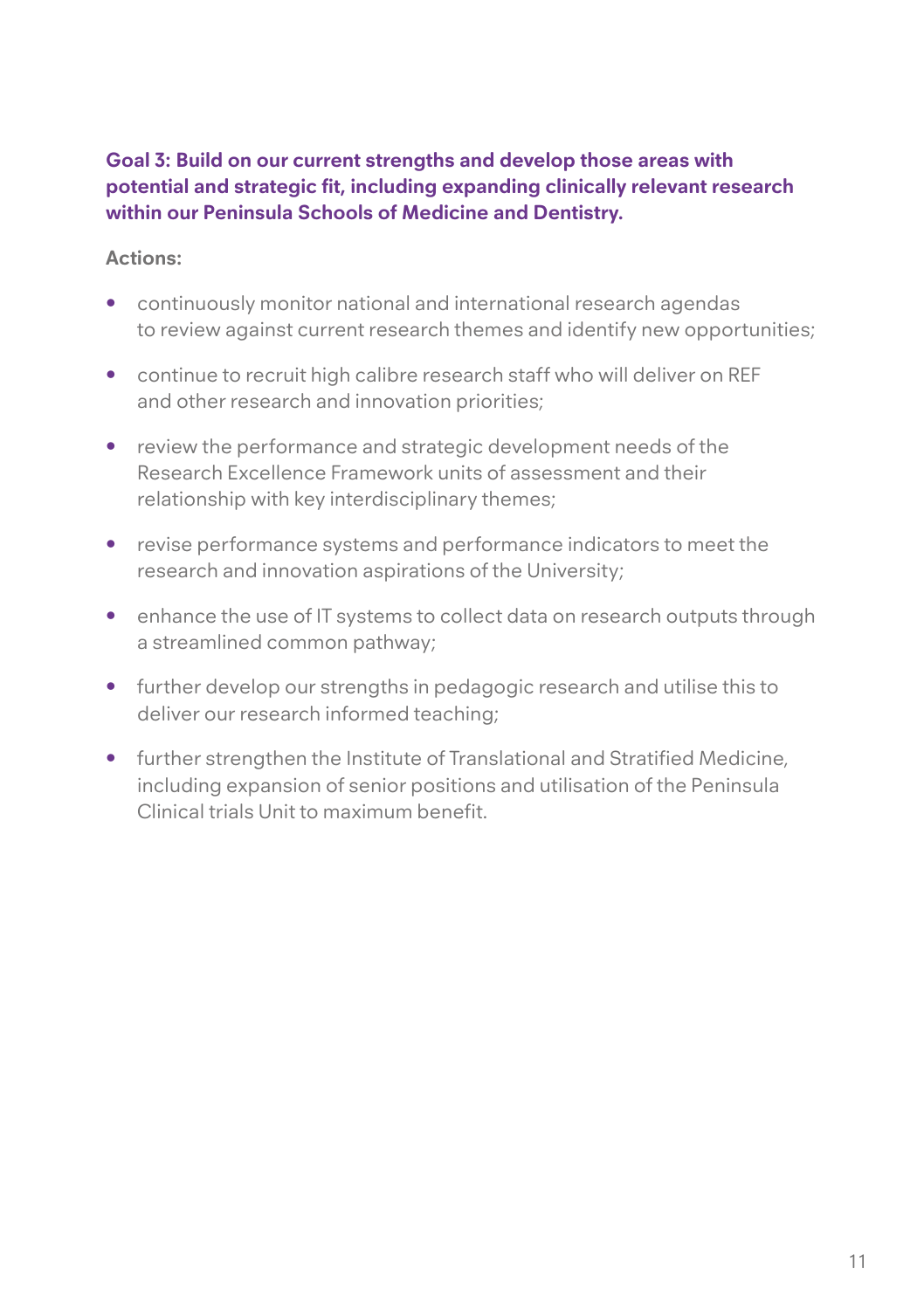**Goal 4: Nurture student learning and the researchers of tomorrow by excelling in research-informed teaching, providing undergraduate opportunities in research, and supporting our post-graduate and PhD students and early-career researchers.**

#### **Actions:**

- identify development needs to enable staff to engage with business, enterprise and employers;
- embed a Performance Development Review process for academic and professional staff that facilitates successful engagement with the research, innovation and enterprise agenda and promotes equality of opportunity;
- enhance the support, development and opportunities for early career researchers and those in training, including expansion of activities such as the Researcher Development Programme and Researcher Forum;
- continue to support the UK Research Concordat and the European Charter, building on our success in achieving the European commission HR Excellence in Research Award;
- extend the opportunities for undergraduates to work with academic staff on research projects with high-quality outcomes.

#### **Goal 5: Pursue appropriate research partnerships and collaborations with other universities and regional, national and international organisations and businesses.**

- continue our ongoing review of research partners and activities to support the growth of networks and partnerships in key areas;
- build on our international relationships to enhance postgraduate student opportunities;
- promote greater engagement with leading researchers from other countries through schemes such as the International Research Networking and Collaboration awards, Erasmus and the Learned Societies.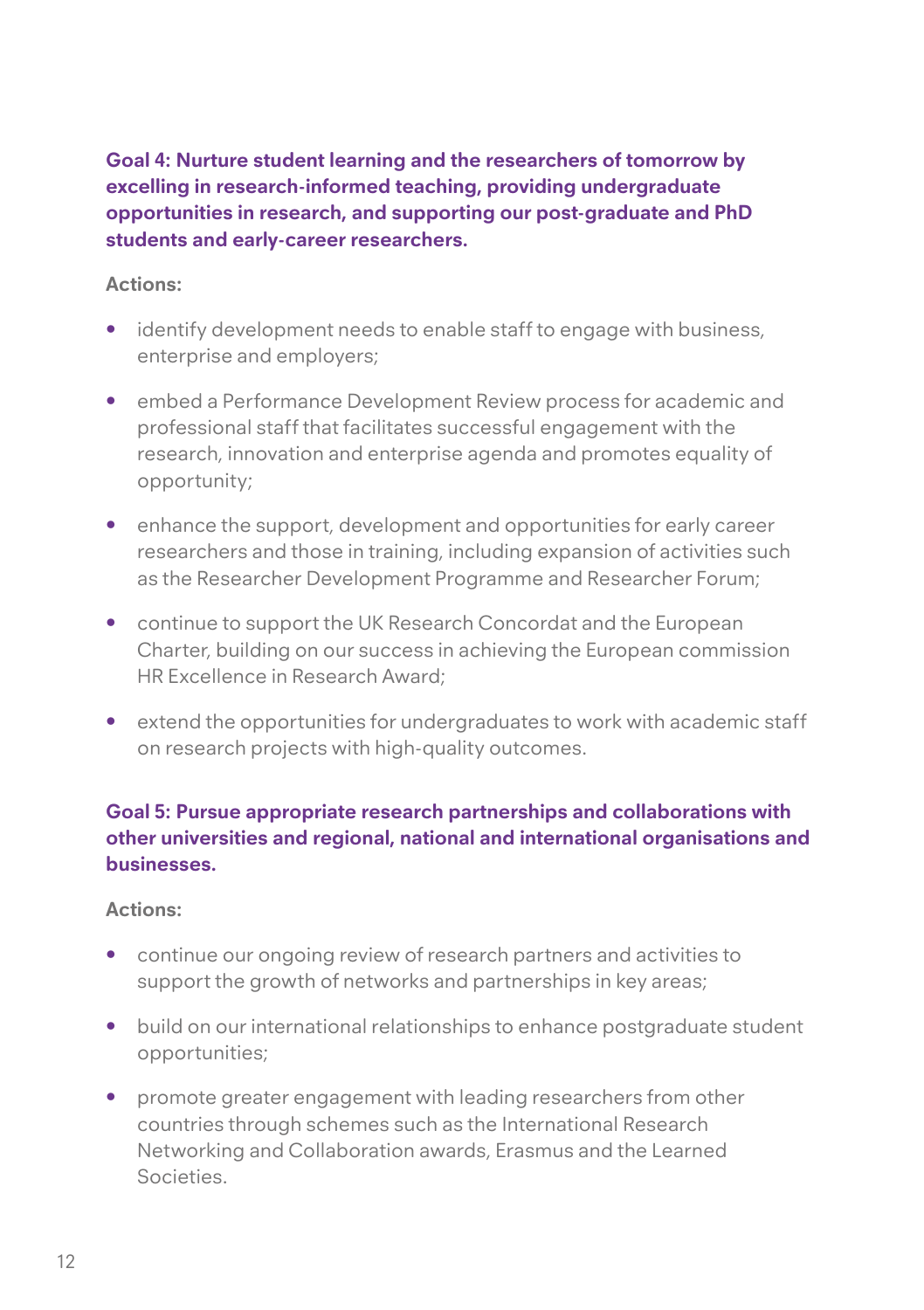#### **Goal 6: Create conditions and pathways that support the exchange of knowledge and technology with businesses and other organisations, including the commercialisation of research outcomes for public good.**

#### **Actions:**

- develop environments in which staff can explore commercial opportunities for their research in order to stimulate innovation and wealth creation;
- enhance technology and knowledge exchange through research relevant business opportunities via mechanisms such as the Peninsula Growth Acceleration and Investment Network (GAIN);
- increase commercial income in line with the University Commercialisation Strategy.

#### **Goal 7: Enhance public engagement in, and understanding of research and innovation through a range of channels and media, including our community research awards scheme.**

- ensure that the University meets the required standards of the Concordat for Public Engagement in Research;
- proactively market opportunities, outputs and impacts to promote research and innovation within the University and community;
- brand our research by maximising the use of facilities and resources for conferences, symposia, exhibitions and performances;
- continue to develop our research web presence to improve accessibility and coherence across the spectrum of research and enterprise activity;
- nurture the relationships developed with community groups through the Vice-Chancellor's Community Research Awards, extending the regional coverage of the scheme.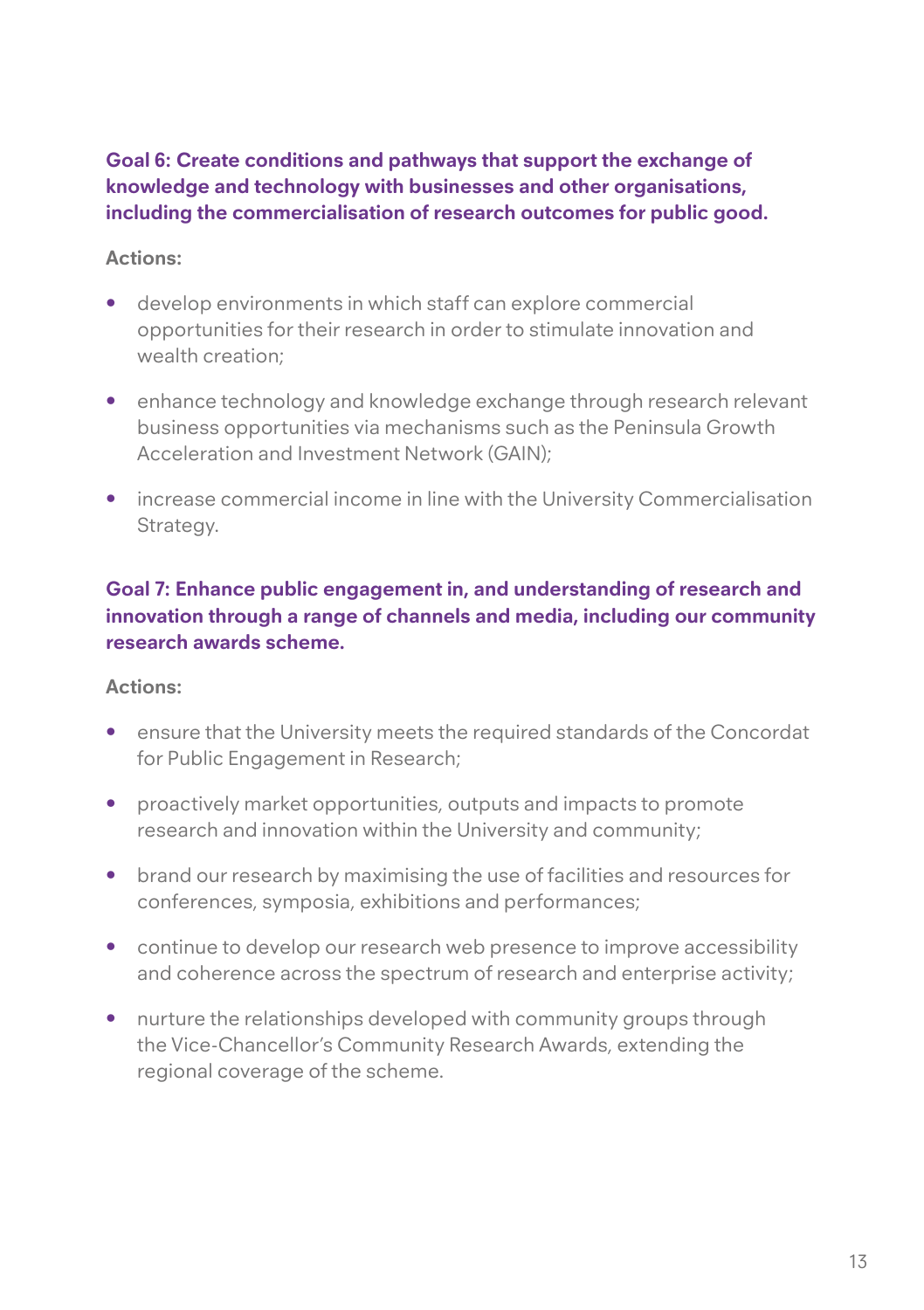## Translating the strategy through the University

Our strategy is translated and delivered from high-level ambitions to local level actions throughout the University and with our partners. It is a process that connects strategy to people, offering sufficient freedom and flexibility to capture creativity and sustain enterprising behaviours.

Guided by our values and leadership principles, Plymouth University's Strategy 2020 will help deliver strong performance and sustainable outcomes that result in reputational gain as we deliver on our mission of 'Advancing knowledge and transforming lives through education and research'.

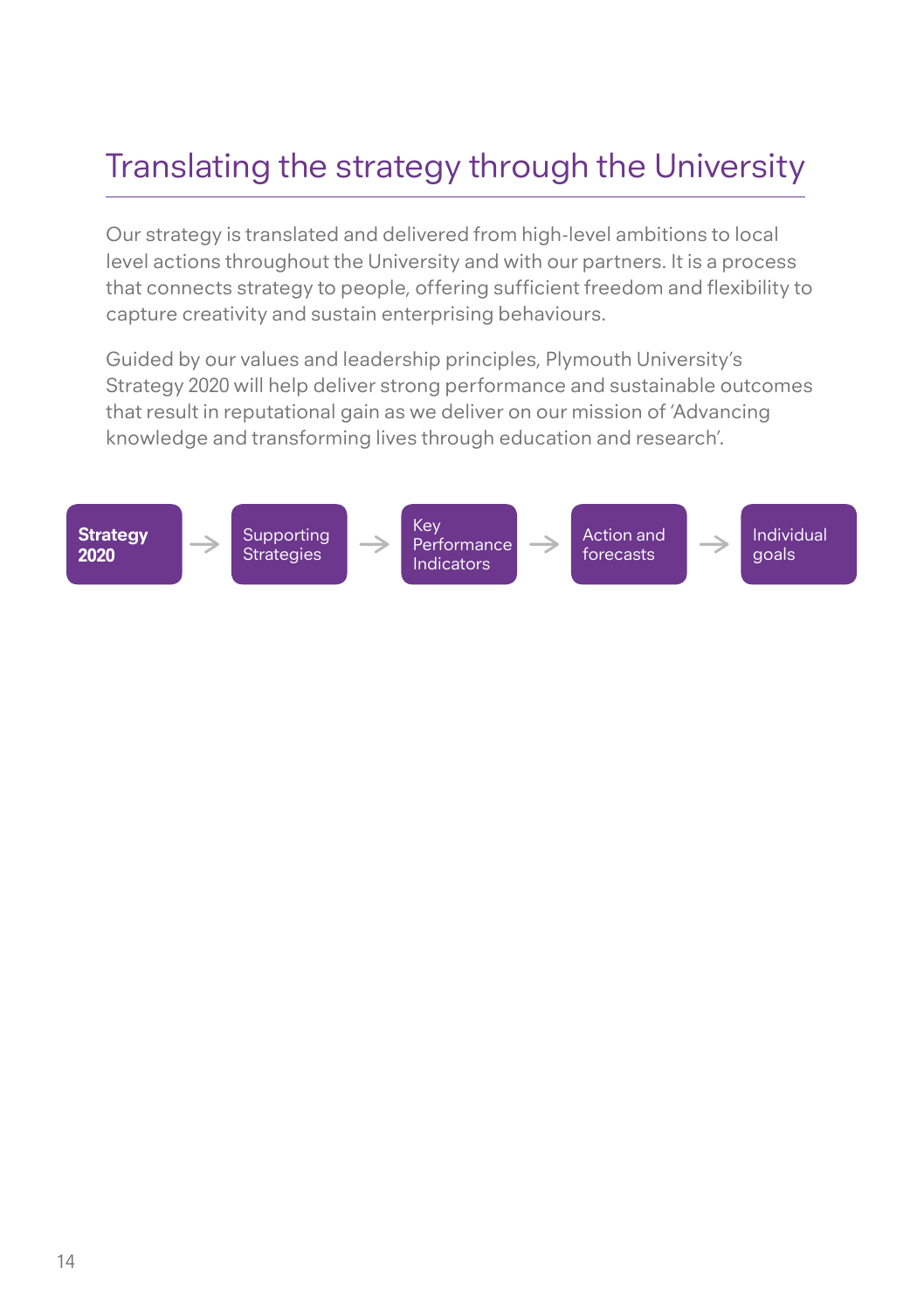